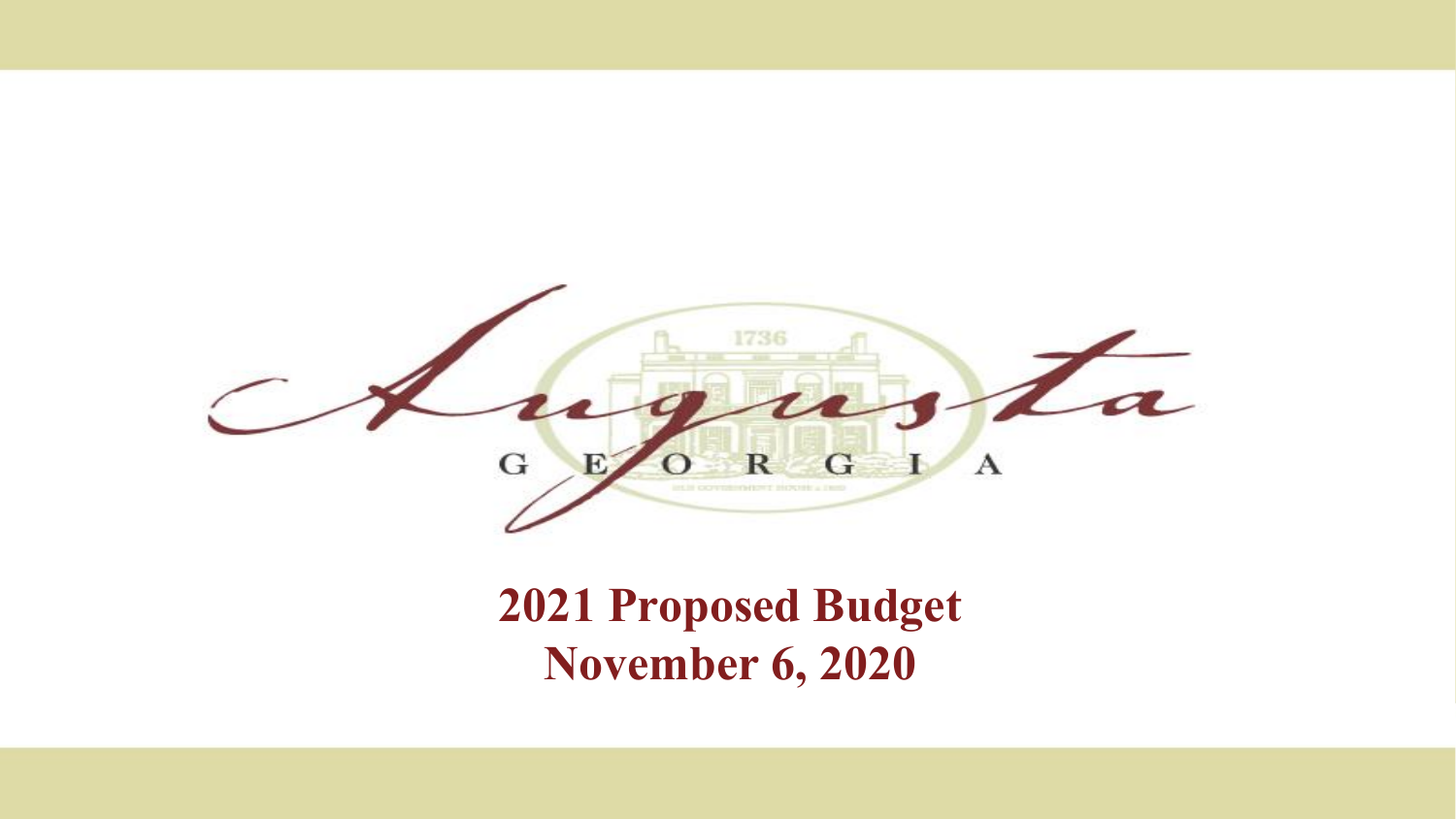#### **2021 Budget October 30, 2020 Workshop Recommendation**

|                                                           | <b>Revenue</b> | <b>Expenditures</b> | <b>Net</b>       |
|-----------------------------------------------------------|----------------|---------------------|------------------|
| <b>Adjusted 2020 Levels</b>                               | \$164,200,000  | \$172,325,000       | \$ (8, 125, 000) |
| <b>Projected Deficit</b>                                  |                |                     |                  |
| <b>Proposed Solutions</b>                                 |                |                     |                  |
| Eliminate transfer to Transit                             |                | (3,868,800)         |                  |
| Use of Fund Balance                                       | 2,000,000      |                     |                  |
| Reductions offered by departments                         |                | (1,248,700)         |                  |
| 2% reduction to outside agencies                          |                | (56, 840)           |                  |
| 25% reduction in Travel and Training                      |                | (126,700)           |                  |
| GMEBS contribution adjusted from 8.2% to 7.52%            |                | (600,000)           |                  |
| Sheriff – new target amount requested = $.84\%$ of budget |                | (500,000)           |                  |
| <b>Increase Contingency</b>                               |                | 276,040             |                  |
| <b>Total</b>                                              | 2,000,000      | (6, 125, 000)       | 8,125,000        |
| <b>Adjusted Budget Totals - General Fund</b>              | \$166,200,000  | \$166,200,000       | \$0              |

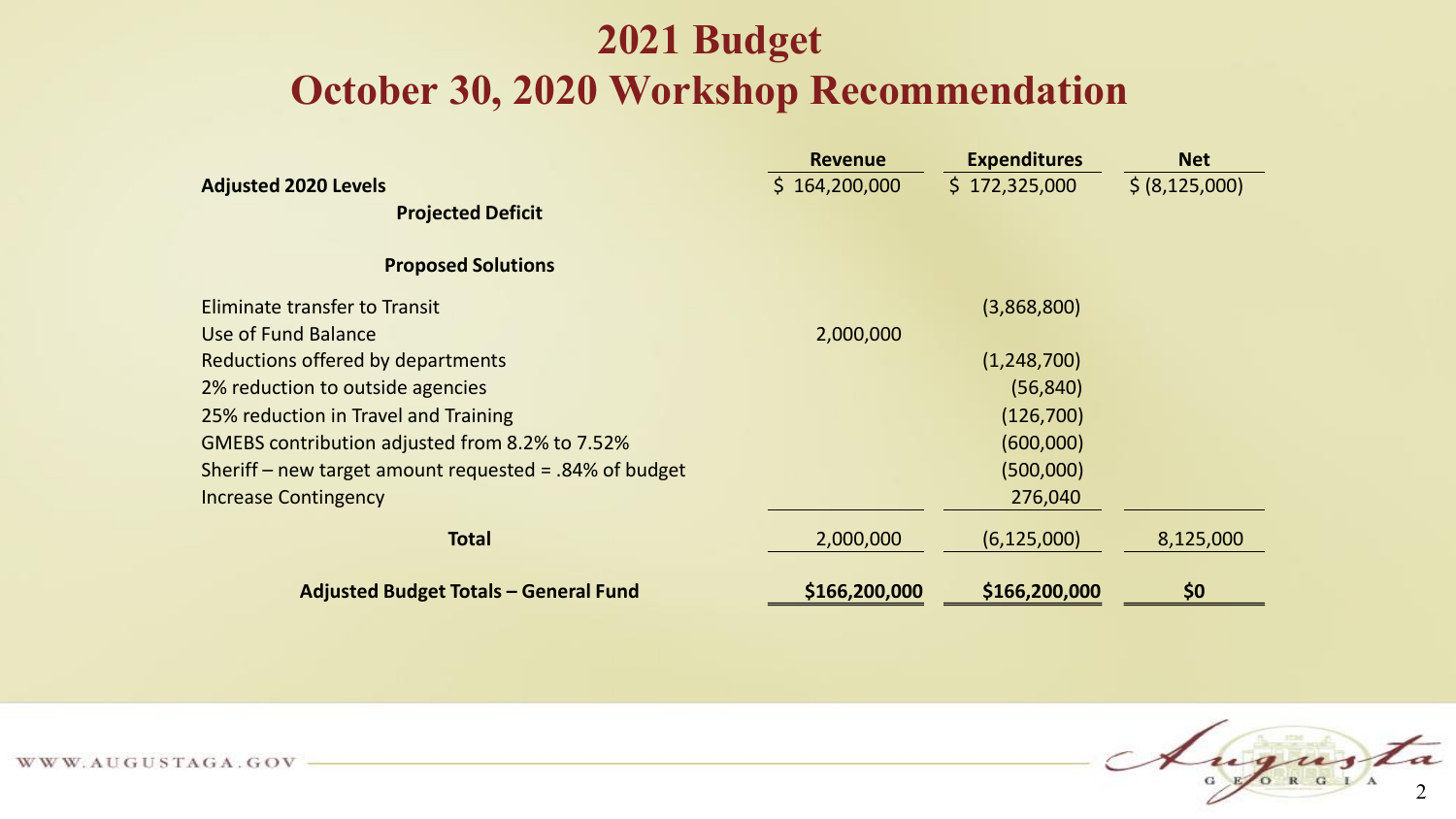| Consensus was reached on the following:           |              |               |  |  |  |
|---------------------------------------------------|--------------|---------------|--|--|--|
| <b>Description</b>                                |              | <b>Amount</b> |  |  |  |
| <b>Eliminate General Fund transfer to Transit</b> | $\mathsf{S}$ | 3,868,800     |  |  |  |
| 25% reduction in General Fund Travel and Training | $\mathsf{S}$ | 126,700       |  |  |  |

*Possible* 

*GMEBS contribution adjusted from 8.2% to 7.52% \$ 600,000* 

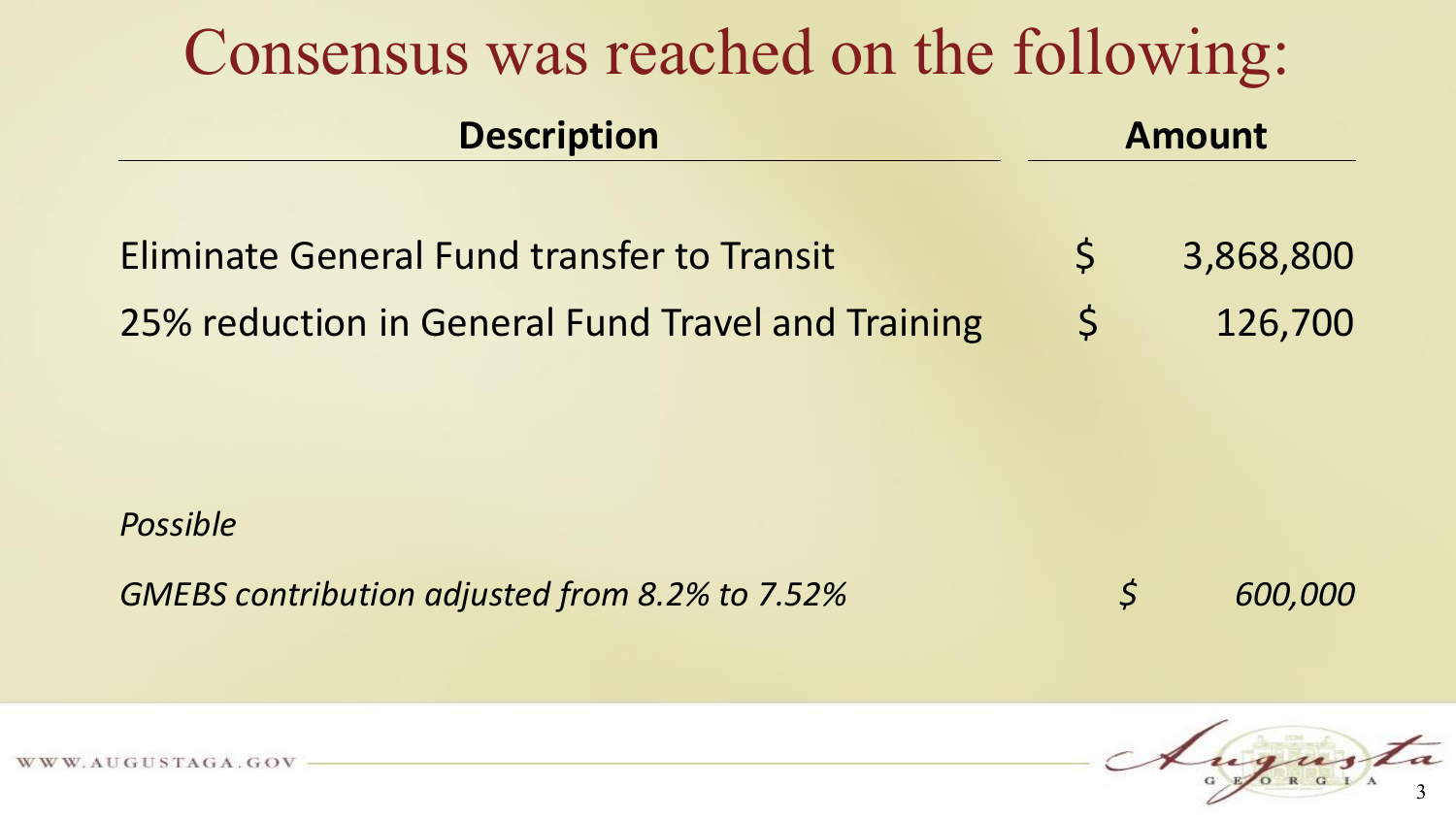#### **2021 Budget - Alternative**

|                                                | <b>Revenue</b>    | <b>Expenditures</b> | <b>Net</b>     |  |
|------------------------------------------------|-------------------|---------------------|----------------|--|
| 2021 Budget based on adjusted 2020 Levels      | 164,200,000<br>S. | 172,325,000<br>S.   | \$ (8,125,000) |  |
| <b>Proposed Solutions</b>                      |                   |                     |                |  |
| Eliminate transfer to Transit                  |                   | (3,868,800)         |                |  |
| Use of Fund Balance                            | 2,500,000         |                     |                |  |
| Changes in Revenue Projection Assumptions*     | 1,029,500         |                     |                |  |
| 25% reduction in Travel and Training           |                   | (126,700)           |                |  |
| GMEBS contribution adjusted from 8.2% to 7.52% |                   | (600,000)           |                |  |
| <b>Total</b>                                   | 3,529,500         | (4,595,500)         | 8,125,000      |  |
| <b>Adjusted Budget Totals - General Fund</b>   | \$167,729,500     | \$167,729,500       | \$0            |  |

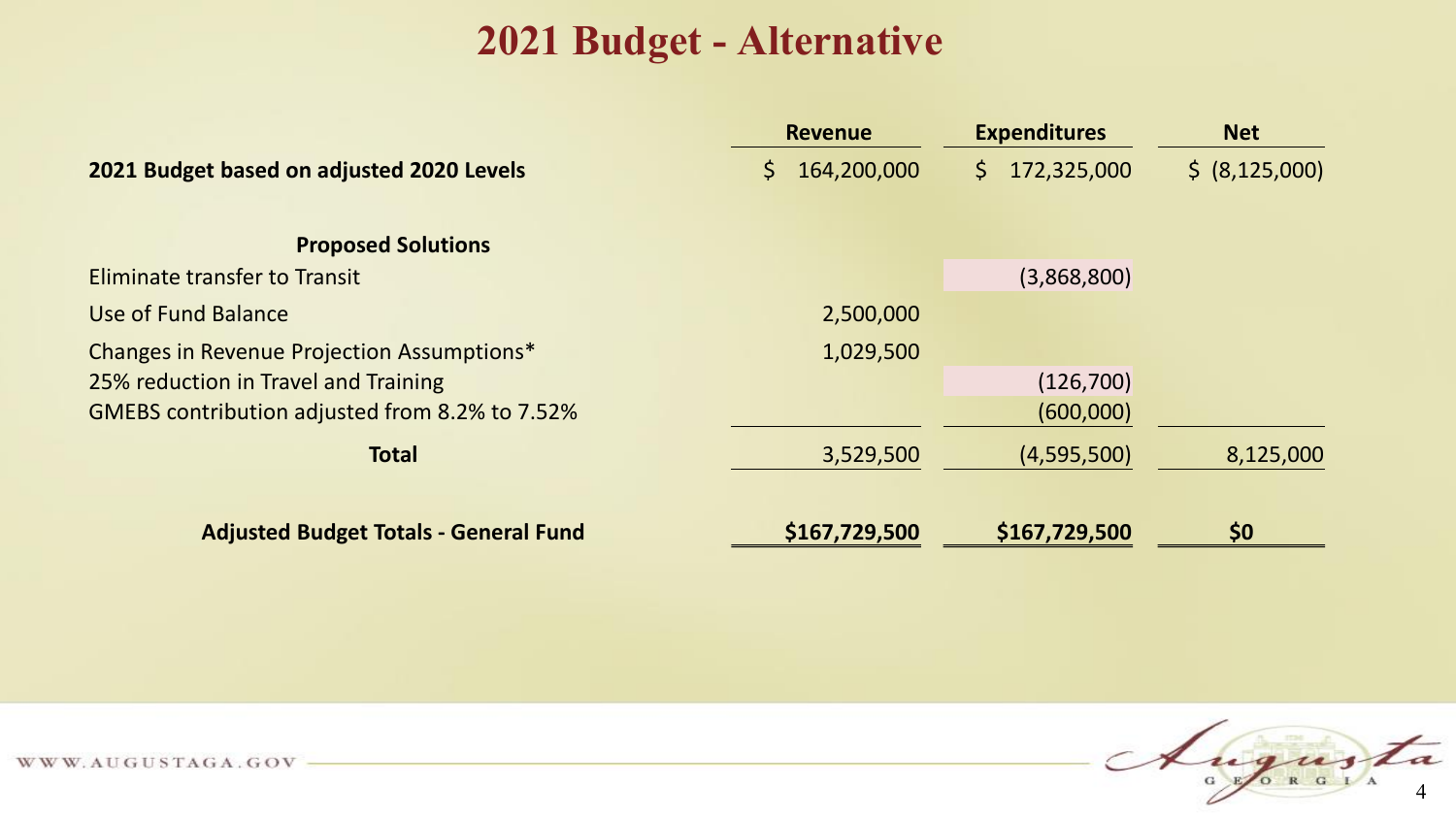## Original Revenue Assumptions

- Sales tax methodology 3% growth over 12 month running average. *Includes dismal collections of April 2020*.
- TAVT methodology  $-0\%$  growth over 2020 revenue

|                  |  | <b>Actual</b><br>2019 |  | <b>Budgets</b> |  |            |
|------------------|--|-----------------------|--|----------------|--|------------|
|                  |  |                       |  | 2020           |  | 2021       |
| <b>Sales Tax</b> |  | 34, 187, 607          |  | 35,823,900     |  | 32,975,300 |
| <b>TAVT Tax</b>  |  | 9,004,595             |  | 10,058,000     |  | 9,961,780  |
| <b>Totals</b>    |  | 43,192,202            |  | 45,881,900     |  | 42,937,080 |

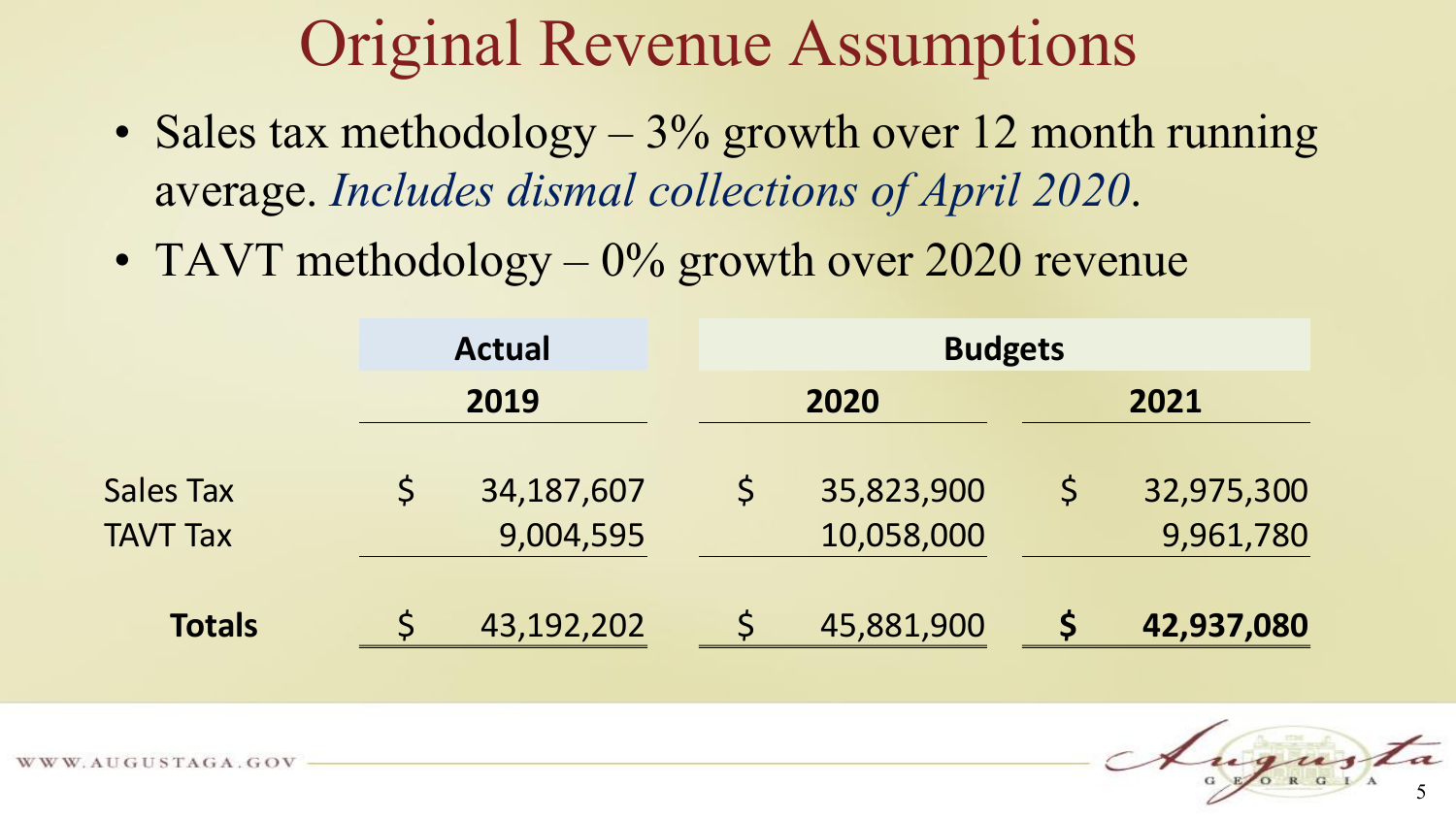### Modified Revenue Assumptions

- If we modify the assumptions by:
	- Adjusting April collections to a "normal month" of \$3,350,000
	- Adjusting growth prediction to 3.25% for Sales Tax and TAVT (based on current Georgia inflation rate of 3.8% source Trending Economics)
	- Continued growth at Fort Gordon as Cyber Command deployments are finalized
	- Project area event attendance at percent of 2019 levels:
		- Masters  $-50\%$
		- Iron Man Triathlon, Arts in the Heart 60  $\%$

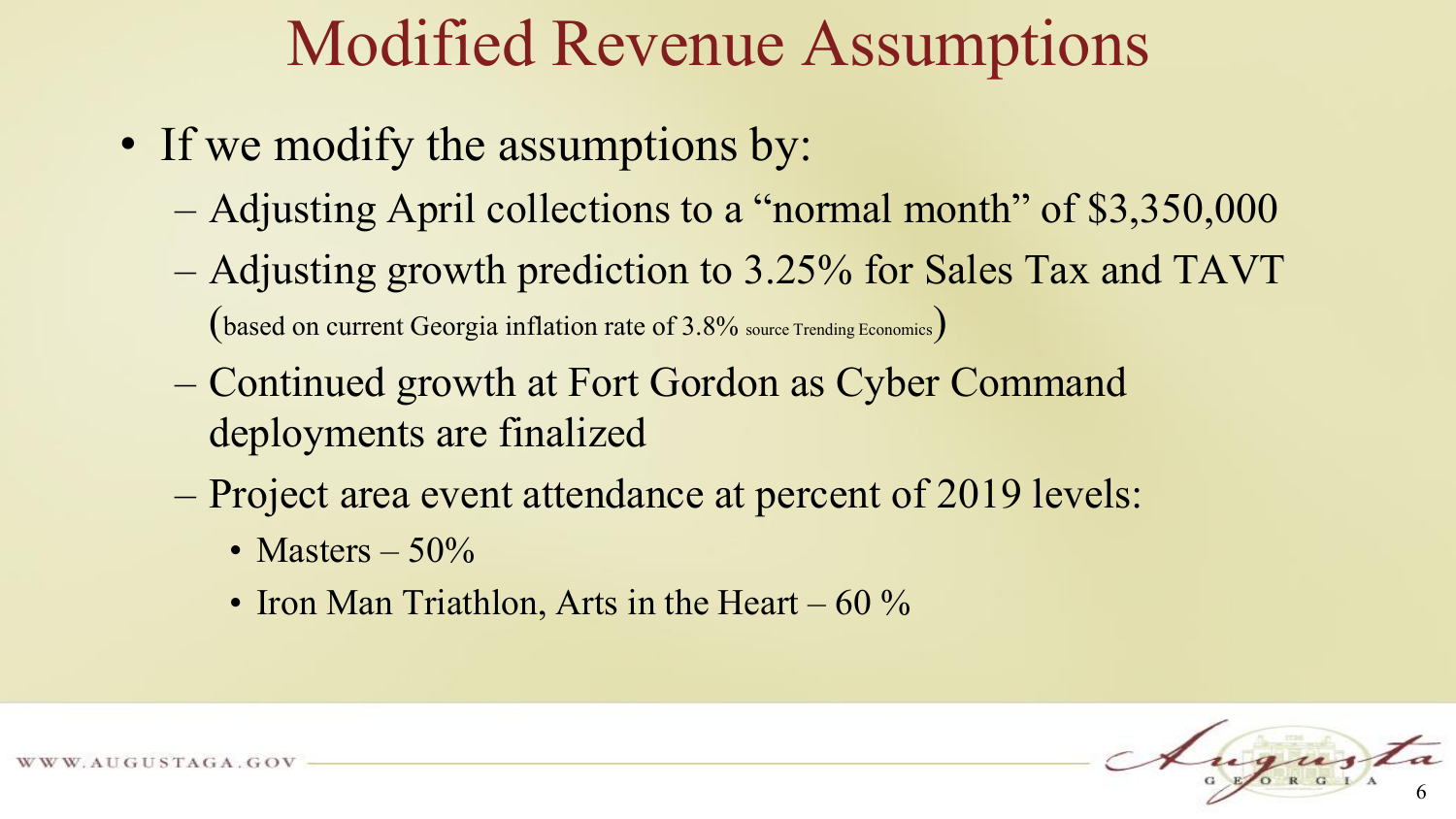### Modified Revenue Projections



 **\$45,000,000**

**2021 2021 updated**



|                  | <b>Budgets</b> |              |                      |            |              |           |
|------------------|----------------|--------------|----------------------|------------|--------------|-----------|
| 2021             |                | 2021 revised | <b>Modifications</b> |            |              |           |
| <b>Sales Tax</b> | $\varsigma$    | 32,975,300   | $\mathsf{S}$         | 33,739,100 | $\mathsf{S}$ | 763,800   |
| <b>TAVT Tax</b>  |                | 9,961,780    |                      | 10,285,280 |              | 323,500   |
| <b>Totals</b>    |                | 42,937,080   | \$                   | 44,024,380 | Ś            | 1,087,300 |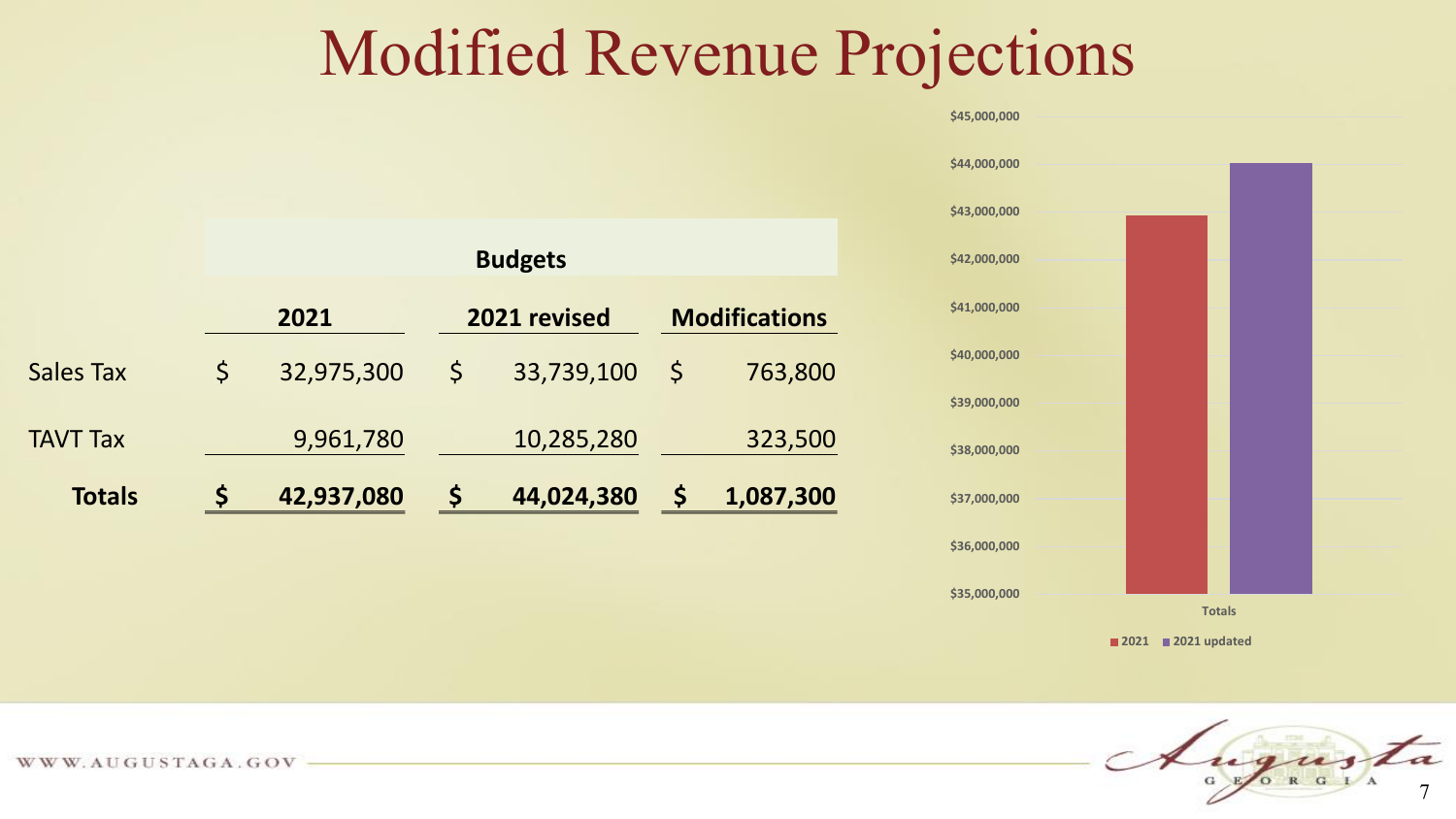#### **2021 Budget – Revised Budget Recommendation**

|                                                                                                                                            | <b>Revenue</b>    | <b>Expenditures</b>    | <b>Net</b>       |  |
|--------------------------------------------------------------------------------------------------------------------------------------------|-------------------|------------------------|------------------|--|
| 2021 Budget based on adjusted 2020 Levels                                                                                                  | 164,200,000<br>S. | 172,325,000<br>S.      | \$ (8, 125, 000) |  |
| <b>Proposed Solutions</b>                                                                                                                  |                   |                        |                  |  |
| Eliminate transfer to Transit                                                                                                              |                   | (3,868,800)            |                  |  |
| Use of Fund Balance                                                                                                                        | 2,500,000         |                        |                  |  |
| <b>Changes in Revenue Projection Assumptions</b><br>25% reduction in Travel and Training<br>GMEBS contribution adjusted from 8.2% to 7.52% | 1,029,500         | (126,700)<br>(600,000) |                  |  |
| <b>Total</b>                                                                                                                               | 3,529,500         | (4,595,500)            | 8,125,000        |  |
| <b>Adjusted Budget Totals - General Fund</b>                                                                                               | \$167,729,500     | \$167,729,500          | \$0              |  |